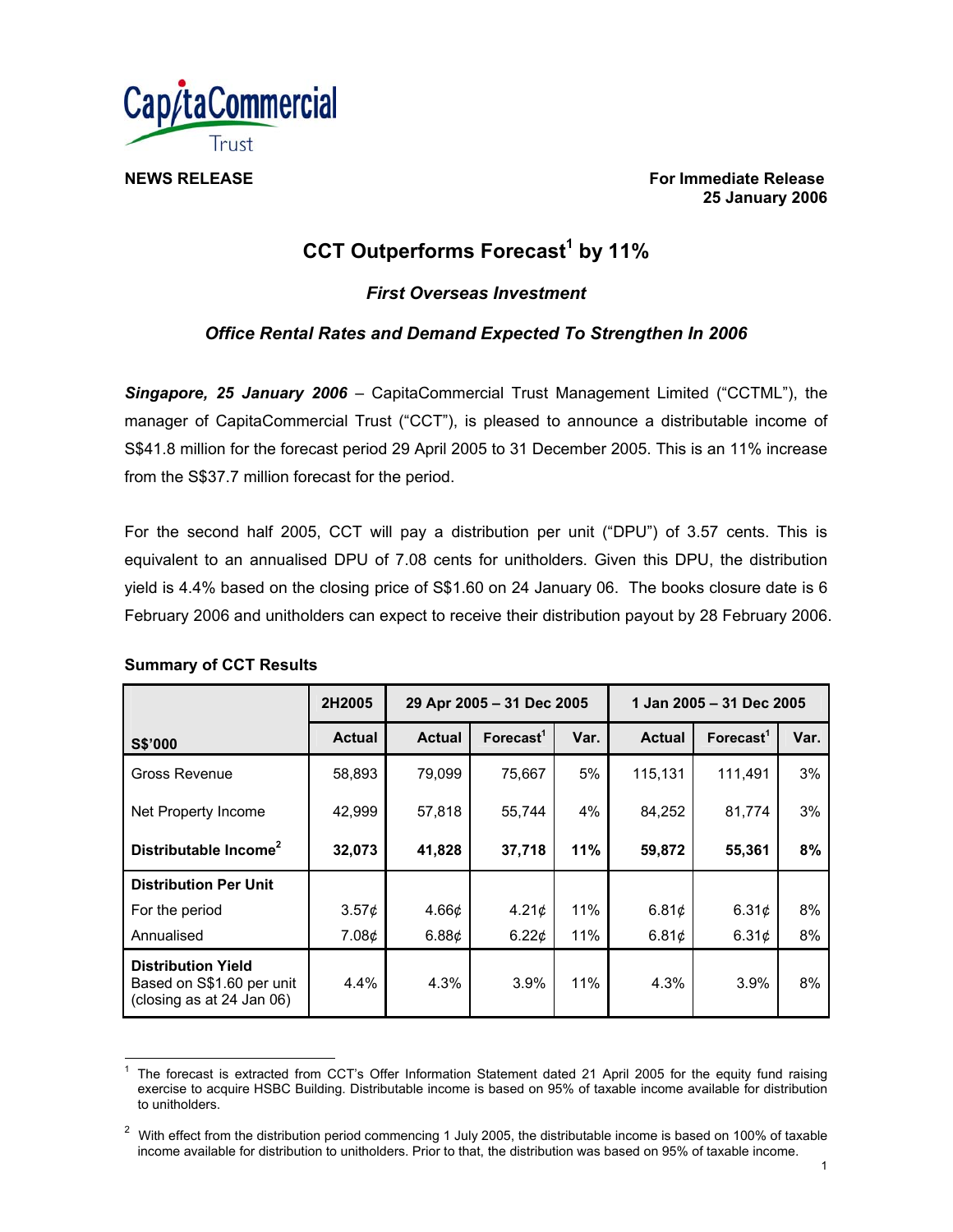## **Finalising First Investment In Malaysia**

In Malaysia, CCT has been offered a right of first refusal by CapitaLand to acquire Wisma Technip, a prime office building in the Kuala Lumpur Central Business District. In the event that CCT agrees to the acquisition, the proposed investment will be via holding 100% of the junior bonds in an asset-backed securitisation structure which is considered the most tax efficient. Wisma Technip, a 12-storey freehold office building, was recently acquired by CapitaLand for RM112.5 million (S\$49 million).

The proposed investment in the junior bonds worth RM45 million (S\$20 million) is expected to yield not less than 6.5% in the first year with upside, and will be yield accretive to CCT. CCT is finalizing the investment subject to the approval of the trustee of CCT. Upon approval, this will be CCT's first foray into the property market in Malaysia where there is currently a strong demand for prime office space.

Mr Sum Soon Lim, Chairman of CCTML, said, "We are happy to announce 2005's strong set of results. To date, CCT unitholders have enjoyed more than 50% in unit price appreciation since CCT started trading in May 2004. To increase growth momentum, management had identified geographical expansion in Asia as one of its key strategies. A prime freehold office property in Kuala Lumpur CBD is now being finalised as CCT's first overseas investment. Looking ahead in 2006, we expect another year of growth, led by more acquisitions, pro-active asset management and higher office rental due to the positive Singapore office market sentiment."

Mr Martin Tan, CEO of CCTML, added, "CCT's quality assets and the management team's proactive efforts have led to a successful year in 2005. The 11% increase in distributable income is supported by increased rental revenue, car park fees and other income. CCT achieved a high committed occupancy rate of 99%, consistently ahead of market. Through active leasing, CCT has achieved a 8% improvement in rental rates against forecast. With the uptrend of the Singapore office market, our quality buildings and proactive management, CCT is in a good stead to continue to deliver sustainable returns to its unitholders."

# **Asset Enhancement Update**

Strategic asset enhancement work carried out on the CCT properties will enhance distributions, improve asset performance and ultimately deliver greater value to its investors.

Market Street Car Park is currently undergoing asset enhancement work. The construction work is on schedule and will be completed by September 2006.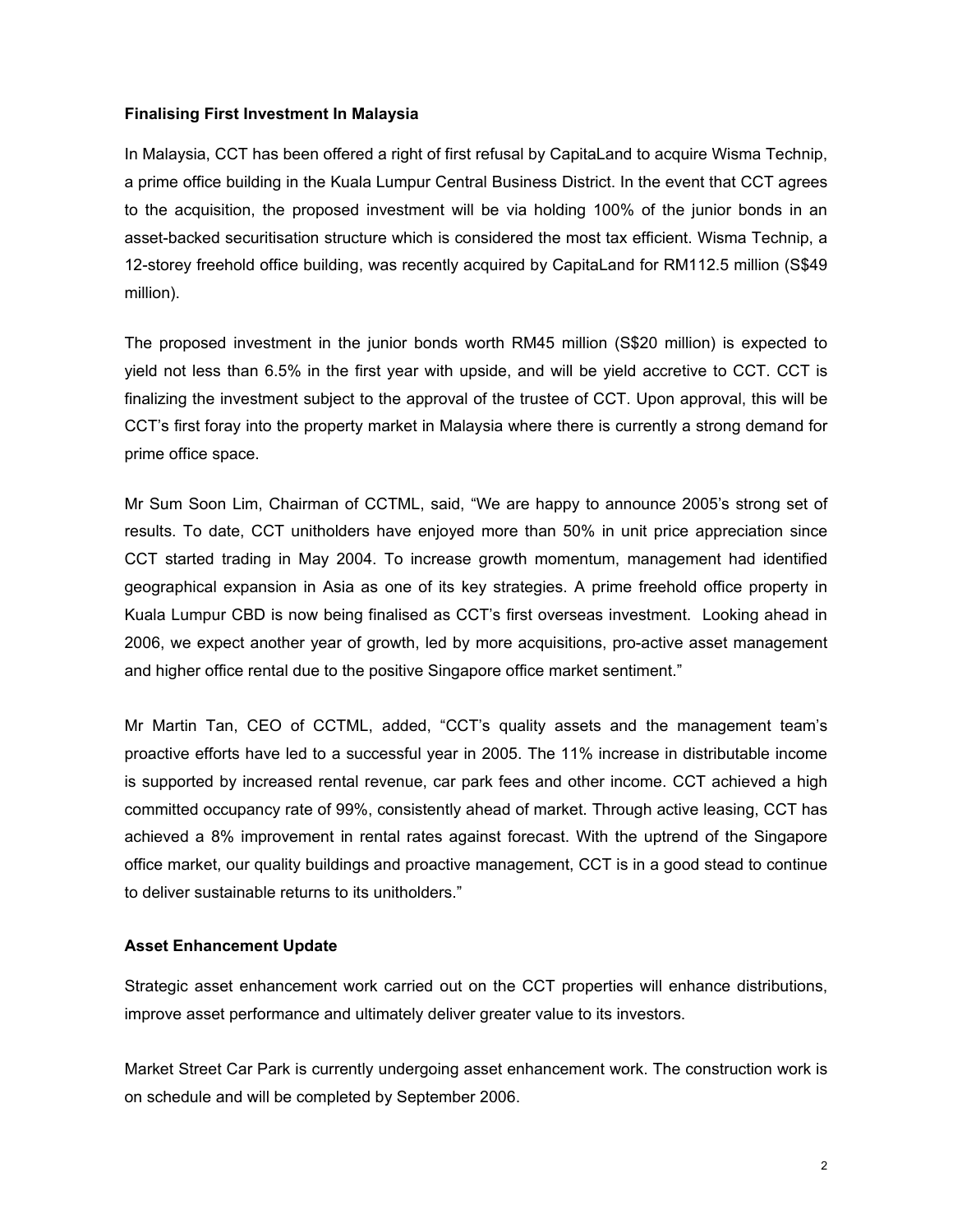CCT's other car park asset — Golden Shoe Car Park — will also undergo a S\$12 million face-lift in March 2006. To be rebranded as the new "Convenience Central @ Raffles Place", Golden Shoe Car Park is expected to add to the vibrancy of the Raffles Place area with its exciting mix of retail shops and F&B outlets. Attractive advertising panels provide an added visual interest to the car park's new façade. The asset enhancement work to be completed by first quarter 2007, is expected to create improved patronage, increase its net lettable area and create advertising revenue opportunities.

## **Positive Office Market Sentiment To Continue**

Advance estimates by the Ministry of Trade and Industry revealed that the Singapore economy grew by a robust 7.7% in the last quarter of 2005 compared to 6.5% for the same period in 2004. This brings the full year GDP growth rate to 5.7%.

The office property market registered strong performance in 2005. Increased demand and limited availability of office space are the key drivers for improvement of the office market. Demand for office space came mainly from financial services, advertising firms, law firms and other professional services. International businesses which are seeking to either expand or consolidate their Asian operations in Singapore have contributed to the growth of the office market. Property consultants project about 20% increase in average monthly rental for prime office space in view of the limited supply. Given CCT's portfolio it is expected to benefit from the strengthening of the rental rates and increased demand for office space in 2006.

### **About Wisma Technip**

Wisma Technip enjoys a strategic location at the perimeter of the Golden Triangle of Kuala Lumpur, about 1.5 kilometres from the KL City Centre and directly opposite the Royal Selangor Golf Club. Linked by the key road arteries of Jalan Tun Razak and Jalan Inai, the office building has easy access to financial institutions, hotels, restaurants and major shopping areas in the central business district. Wisma Technip is currently fully occupied.

# **About CapitaCommercial Trust** (www.cct.com.sg)

CCT is Singapore's first commercial property REIT with a market capitalisation of S\$1.4 billion. Its aim is to own and invest in real estate and real estate-related assets which are income-producing and used, or predominantly used, for commercial purposes. CCT currently owns a S\$2.1 billion portfolio of eight prime properties in the Central Business District of Singapore. The properties are Capital Tower, 6 Battery Road, HSBC Building, Starhub Centre, Robinson Point, Bugis Village, Golden Shoe Car Park and Market Street Car Park.

CCT is managed by CapitaCommercial Trust Management Limited, an indirect wholly-owned subsidiary of CapitaLand, one of the largest listed real estate companies in Asia.